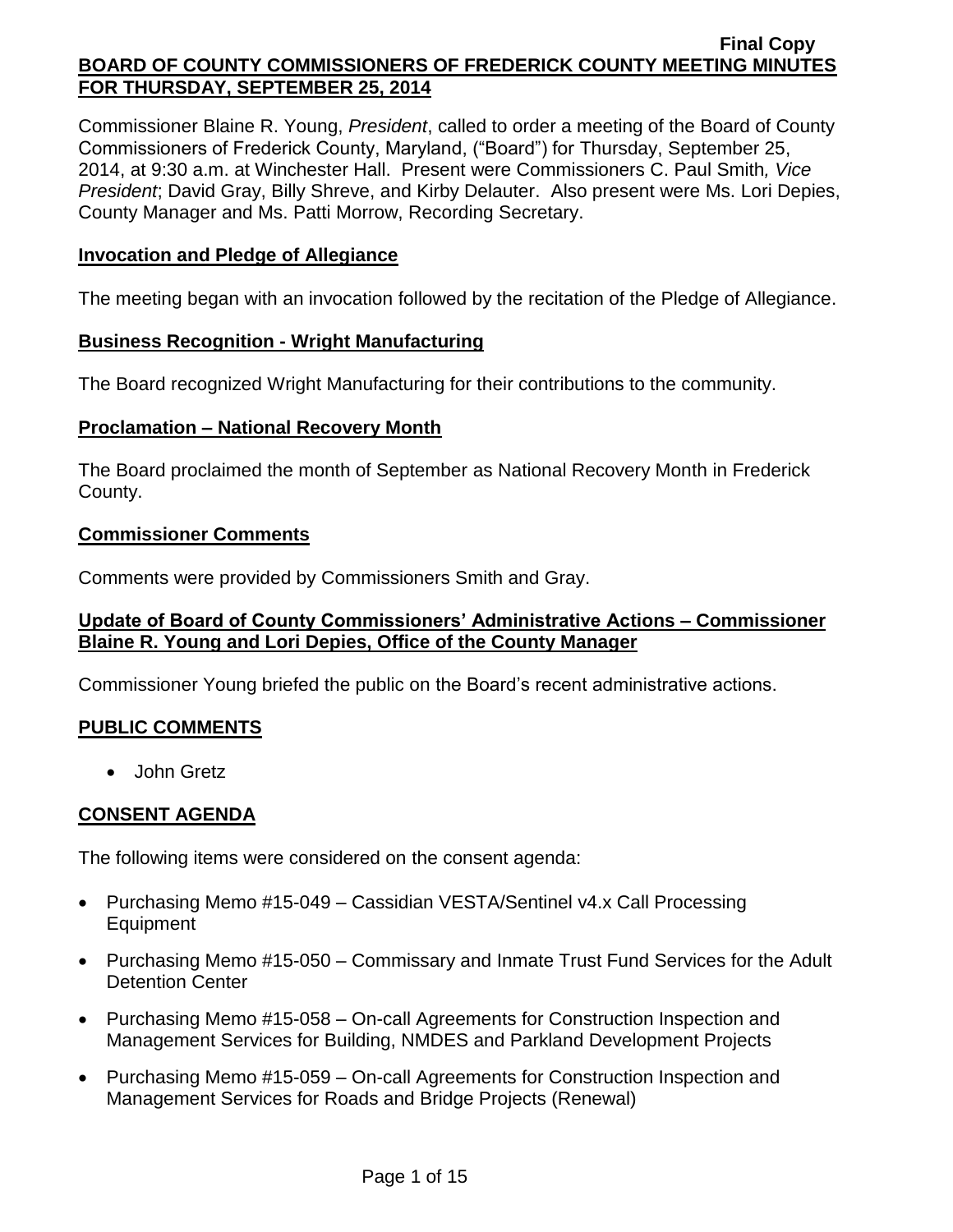- Purchasing Memo #15-062 On-call Agreements for Civil/Structural/Traffic Engineering **Services**
- Board of Education School Construction Fund Amendment #15-04 and BT-15-049 (\$80,000)
- Change Order No. 10 Ijamsville Road Improvements Phase II Wetland Mitigation Feasibility Study Report
- Maryland Neighborhood Conservation Initiative Grant to Continue Activities
- FY 2015 Area Plan, FY 2015 Senior Care Annual Plan and FY 2015 Senior Medicare Patrol Grant
- Renewal of Promoting Safe and Stable Families Memorandum of Agreement and Budget Transfer
- FY 2015 Renewal of Maryland Family Network Services Contract Agreements for Family Support Center and Budget Transfer
- FY 2015 Advanced Life Support Education Grant Agreement and Budget Transfer(s)
- Grant/Contract Renewal with the Metropolitan Washington Council of Governments and UrbanTrans Consultants, Inc.

*Motion to approve the consent agenda as presented – Passed 5-0.*

| <b>COMMISSIONERS</b> | <b>MOTION</b> | <b>SECOND</b> | <b>YES</b> | <b>NO</b> | <b>ABSTAIN</b> | <b>NOT PRESENT</b> |
|----------------------|---------------|---------------|------------|-----------|----------------|--------------------|
| Young                |               |               |            |           |                |                    |
| <b>Smith</b>         |               |               |            |           |                |                    |
| <b>Shreve</b>        |               |               |            |           |                |                    |
| Gray                 |               |               |            |           |                |                    |
| <b>Delauter</b>      |               |               | Λ          |           |                |                    |

## **Approval of Minutes**

The minutes for July 24, August 7, August 26, September 4, September 11, and the events from September 1 – September 15, 2014, were approved by unanimous consent.

## **PUBLIC HEARINGS**

## **Impact Fee Waiver for Family Farms – Jim Gugel, Community Development Division**

A public hearing, as duly advertised, was held on an amendment to the Development Impact Fee Ordinance regarding impact fee waivers for family farms.

Mr. Gugel presented the draft ordinance that would provide a waiver of impact fees for farm owners who provide a building lot for a family member. It was noted the draft ordinance was reviewed by the Frederick County Planning Commission and the agricultural organizations.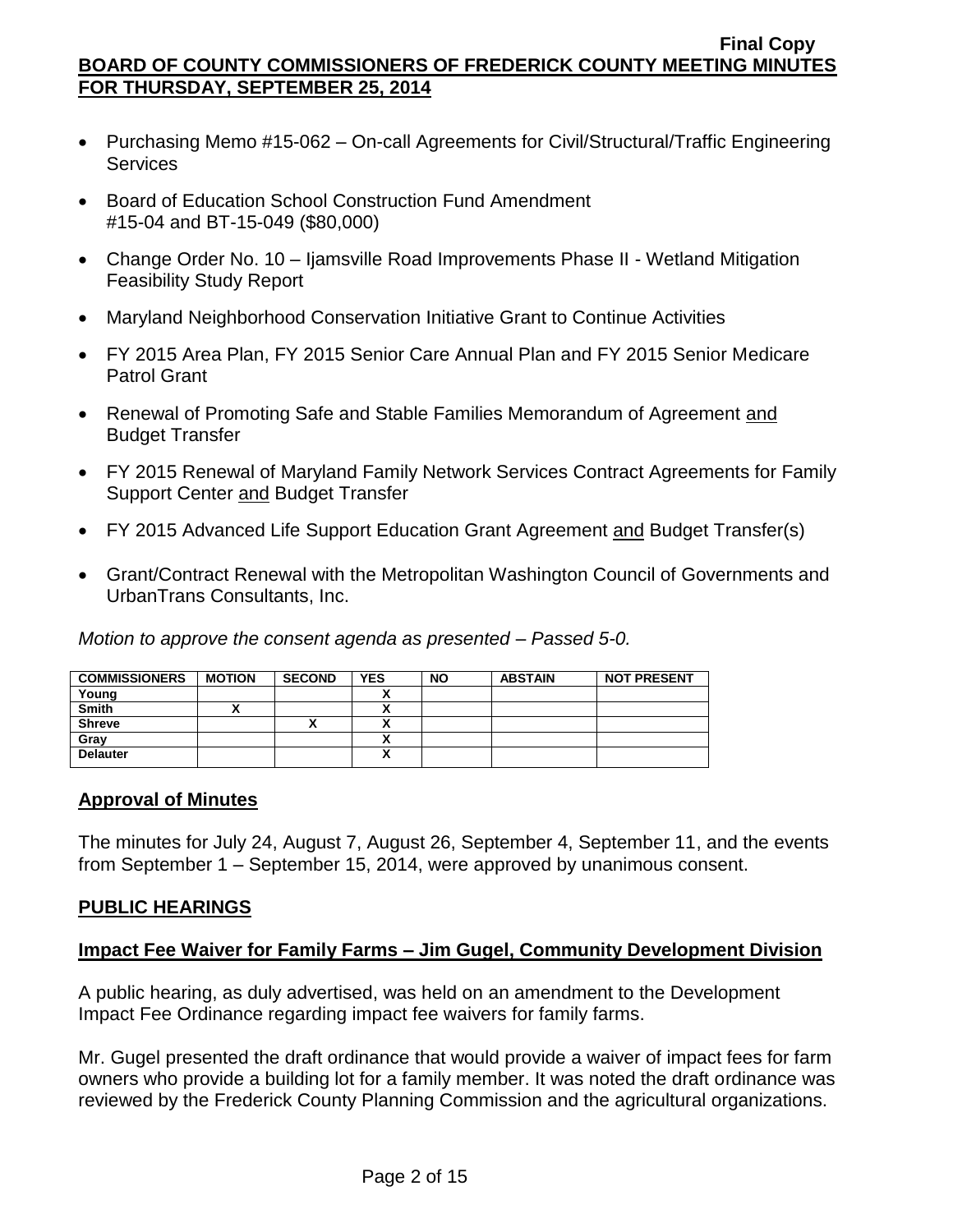Ms. Kathy Mitchell, Office of the County Attorney, and Ms. Regina Howell, Budget Office, Office of the County Manager, provided comments.

There were no public comments.

*Motion to approve the draft ordinance as presented with the following revisions: the fee waiver would be available to both children and grandchildren of farmers; and the maximum lot size of two (2) acres was deleted; and and staff was directed to bring back to the Board at a later date the ordinance for signature purposes – Passed 5-0.*

| <b>COMMISSIONERS</b> | <b>MOTION</b> | <b>SECOND</b> | <b>YES</b> | <b>NO</b> | <b>ABSTAIN</b> | <b>NOT PRESENT</b> |
|----------------------|---------------|---------------|------------|-----------|----------------|--------------------|
| Young                |               |               |            |           |                |                    |
| <b>Smith</b>         |               |               |            |           |                |                    |
| <b>Shreve</b>        |               |               |            |           |                |                    |
| Gray                 |               |               |            |           |                |                    |
| <b>Delauter</b>      |               |               | Λ          |           |                |                    |

## **Recalculated (Reduced) Benefit Assessments (BA) – Village of Rosemont Water Project – Kevin Demosky and Brenda Teach, Utilities and Solid Waste Management Division**

A public hearing, as duly advertised, was held on a proposed ordinance to establish a recalculated BA on certain lots served by the Rosemont Water System.

Mr. Demosky and Ms. Teach noted that due to overall project costs, financial arrangements with the Maryland Department of the Environment (MDE) and the contribution from the Village of Rosemont, the recalculated assessments were significantly lower than contemplated in 2013. Due to the large decrease, it was noted a 20-year payback period may want to be considered.

Mr. Tom Watson, Burgess, Village of Rosemont, commented on the water project.

There were no public comments.

*Motion to approve the draft ordinance with a 20-year term as presented – Passed 5-0.*

| <b>COMMISSIONERS</b> | <b>MOTION</b> | <b>SECOND</b> | <b>YES</b> | <b>NO</b> | <b>ABSTAIN</b> | <b>NOT PRESENT</b> |
|----------------------|---------------|---------------|------------|-----------|----------------|--------------------|
| Young                |               |               |            |           |                |                    |
| <b>Smith</b>         |               |               |            |           |                |                    |
| <b>Shreve</b>        |               |               |            |           |                |                    |
| Grav                 |               | Λ             |            |           |                |                    |
| <b>Delauter</b>      |               |               |            |           |                |                    |

(A copy of the approved/adopted ordinance can be obtained in the County Manager's Office or from the county's website, [www.FrederickCountyMD.gov.](http://www.frederickcountymd.gov/))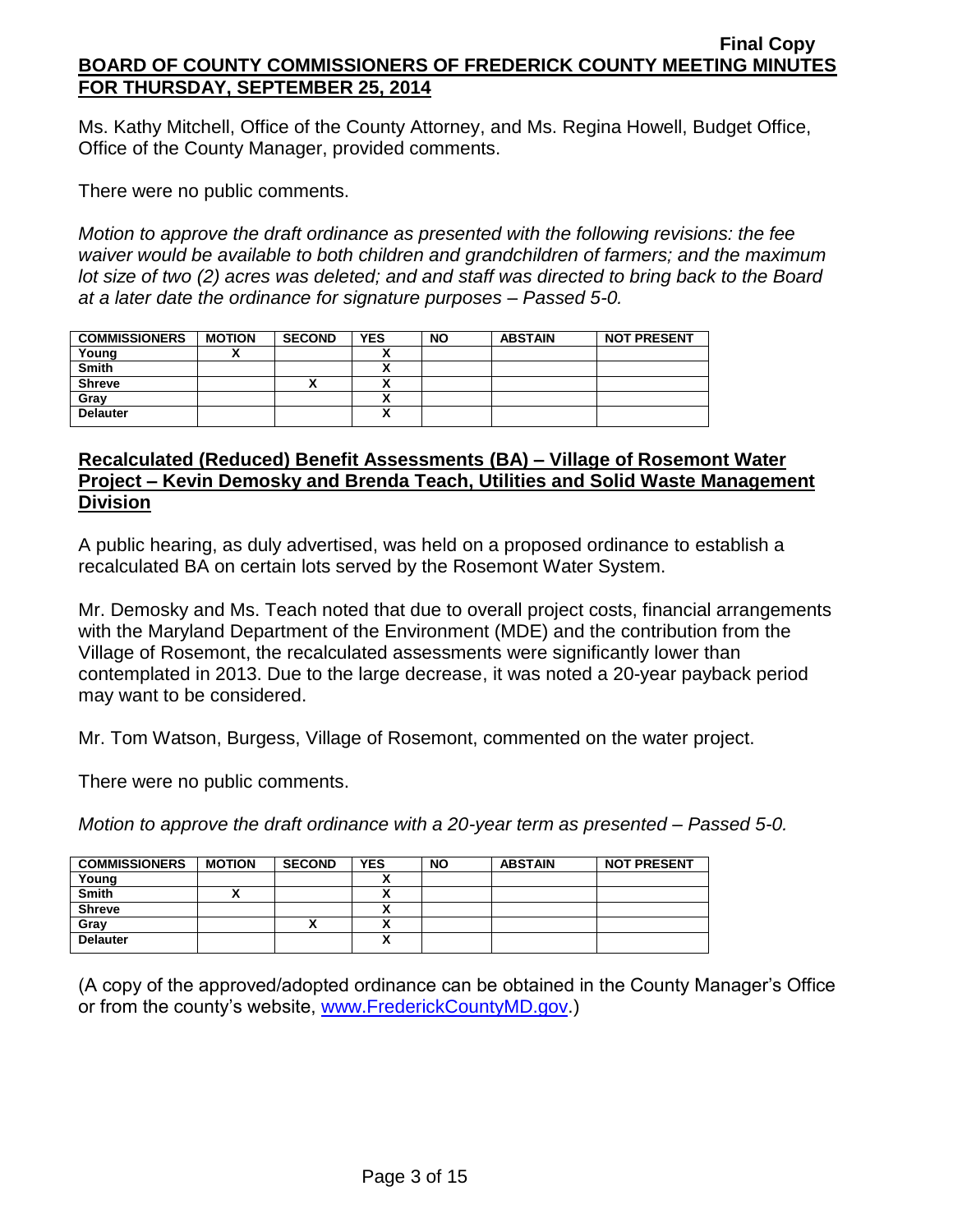## **AGENDA BRIEFING**

Commissioner Young noted the following public hearings were scheduled for Thursday October 9 at 9:30 a.m.: Amendment of the List of Exempt Employees; FY 2015/2016 MALPF Easement Acquisition Program; Development Rights and Responsibilities Agreement (#DRRA 14-02) Rayburn Property; Development Rights and Responsibilities Agreement (#DRRA 14-03) Ratley Property; Development Rights and Responsibilities Agreement (#DRRA 14-07) Hogan Property.

### **WORKSESSION**

# **Annual Maryland Department of Transportation Tour Meeting Briefing – Ron Burns and Jim Gugel, Community Development**

Mr. Burns and Mr. Gugel noted the state transportation officials would be presenting the Draft FY 2015-2020 Consolidated Transportation Program to local officials on Wednesday, October 1 at 1:00 p.m. The county priority list of projects was reviewed.

There was no public comment.

*No action was taken as this item was informational.*

### **Appointments to Boards/Commissions – Joyce Grossnickle, Office of the County Manager**

#### Commission on Aging

There was no public comment.

*Motion to appoint Mr. John Brown, Ms. Joy Hall-Onley, and Mr. John Hannan to serve terms to expire June 30, 2016; and to appoint Ms. Roberta Speace to serve a term to expire June 30, 2017 – Passed 5-0.*

| <b>COMMISSIONERS</b> | <b>MOTION</b> | <b>SECOND</b> | <b>YES</b> | <b>NO</b> | <b>ABSTAIN</b> | <b>NOT PRESENT</b> |
|----------------------|---------------|---------------|------------|-----------|----------------|--------------------|
| Young                |               |               |            |           |                |                    |
| Smith                |               |               |            |           |                |                    |
| <b>Shreve</b>        |               | Λ             |            |           |                |                    |
| Gray                 |               |               |            |           |                |                    |
| <b>Delauter</b>      |               |               |            |           |                |                    |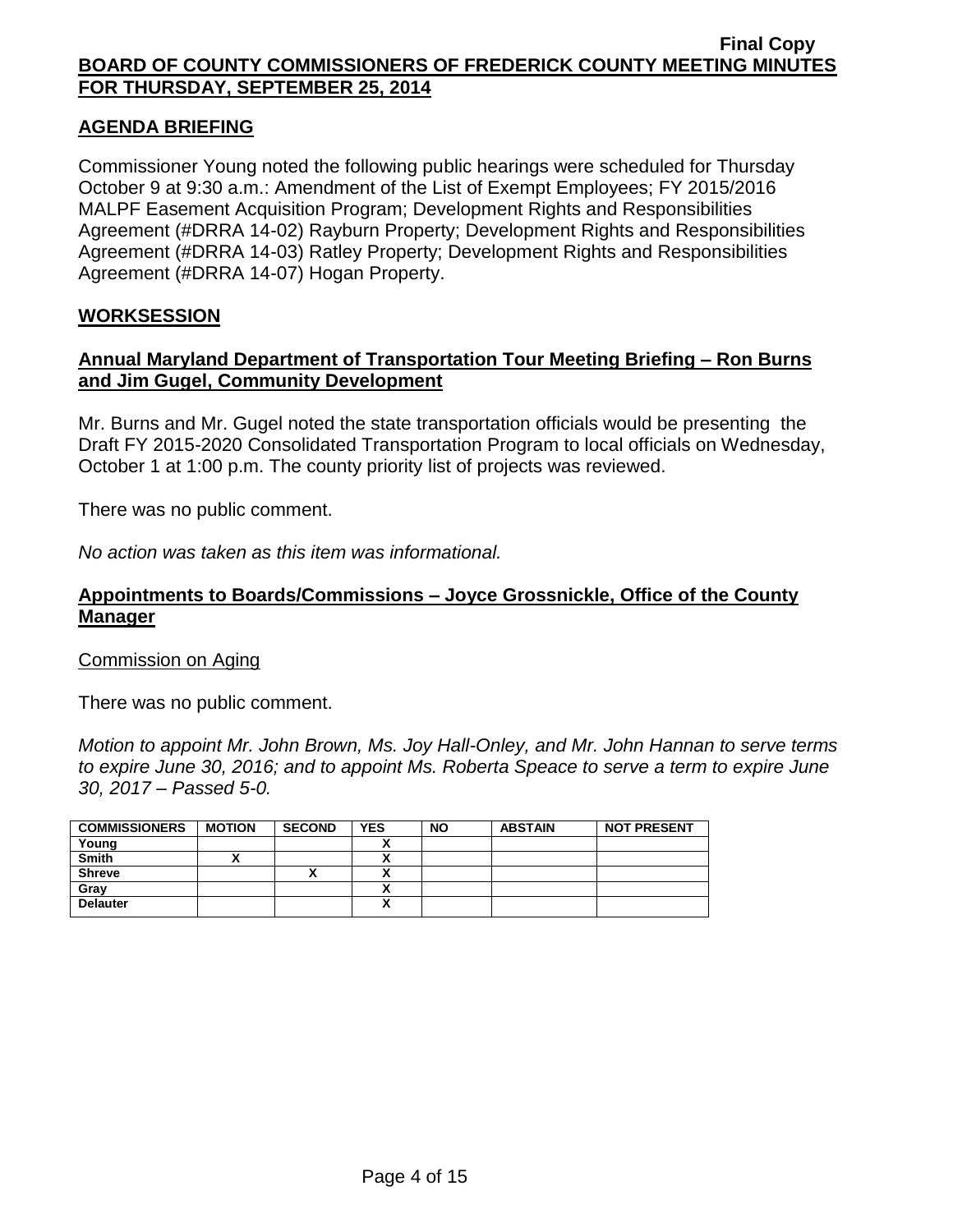Containment Laboratory Community Advisory Committee

There was no public comment.

*Motion to appoint Dr. Bob Hawley to serve as the private-sector life sciences industry representative to serve a term to expire June 30, 2017, and to appoint Mr. George Rudy to serve as the first alternate to serve a term to expire June 30, 2016 – Passed 4-1.*

| <b>COMMISSIONERS</b> | <b>MOTION</b> | <b>SECOND</b> | <b>YES</b> | <b>NO</b> | <b>ABSTAIN</b> | <b>NOT PRESENT</b> |
|----------------------|---------------|---------------|------------|-----------|----------------|--------------------|
| Young                |               |               |            |           |                |                    |
| <b>Smith</b>         |               |               | ~          |           |                |                    |
| <b>Shreve</b>        |               |               |            |           |                |                    |
| Gray                 |               |               |            |           |                |                    |
| <b>Delauter</b>      |               |               | <br>Λ      |           |                |                    |

### Solid Waste Advisory Committee

There was no public comment.

*Motion to appoint Mr. Phil LeBLanc to serve as the business/high-tech/financial representative for a term to expire June 30, 2016, and Mr. James Shabelski to serve as an at-large representative for a term to expire June 30, 2016 – Passed 5-0.*

| <b>COMMISSIONERS</b> | <b>MOTION</b> | <b>SECOND</b> | <b>YES</b> | <b>NO</b> | <b>ABSTAIN</b> | <b>NOT PRESENT</b> |
|----------------------|---------------|---------------|------------|-----------|----------------|--------------------|
| Young                |               |               |            |           |                |                    |
| Mo                   |               |               |            |           |                |                    |
| <b>Shreve</b>        |               | '             |            |           |                |                    |
| Gray                 |               |               |            |           |                |                    |
| <b>Delauter</b>      |               |               | v          |           |                |                    |

### **Revisions to the Interagency Internal Audit Authority (IIAA) Resolution – John Mathias, Office of the County Attorney**

Mr. Mathias presented the proposed resolution regarding the changes requested by the IIAA.

*Motion to approve the revised IIAA resolution as presented – Passed 5-0.*

| <b>COMMISSIONERS</b> | <b>MOTION</b> | <b>SECOND</b> | <b>YES</b> | <b>NO</b> | <b>ABSTAIN</b> | <b>NOT PRESENT</b> |
|----------------------|---------------|---------------|------------|-----------|----------------|--------------------|
| Young                |               |               |            |           |                |                    |
| <b>Smith</b>         |               | ^             | v          |           |                |                    |
| <b>Shreve</b>        |               |               |            |           |                |                    |
| Gray                 |               |               |            |           |                |                    |
| <b>Delauter</b>      |               |               |            |           |                |                    |

(A copy of the approved/adopted resolution can be obtained in the County Manager's Office or from the county's website, [www.FrederickCountyMD.gov.](http://www.frederickcountymd.gov/))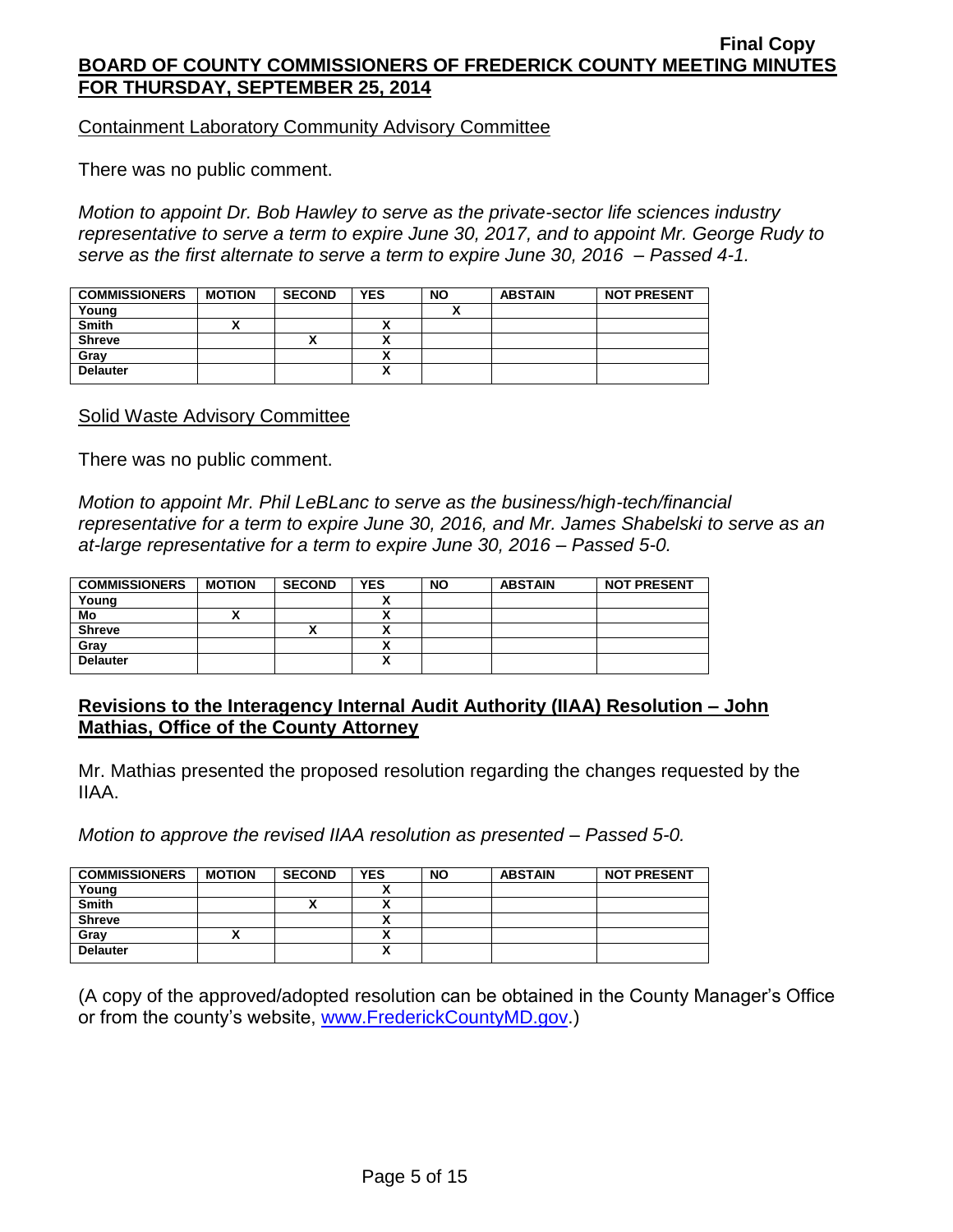# **Payment in Lieu of Tax (PILOT) for Taney Village Apartments – Jenny Short, Citizens Services Division**

Ms. Short presented the request for the Taney Village Limited Partnership (Owner) and The City of Frederick to enter into a PILOT agreement whereby the owner would pay a stipulated amount of money in lieu of regularly assessed property taxes following the rehabilitation of the Taney Village Apartments.

There was no public comment.

*Motion to approve and enter into the PILOT as presented and adopt the draft resolution to reflect the approval – Passed 5-0.*

| <b>COMMISSIONERS</b> | <b>MOTION</b> | <b>SECOND</b> | <b>YES</b> | <b>NO</b> | <b>ABSTAIN</b> | <b>NOT PRESENT</b> |
|----------------------|---------------|---------------|------------|-----------|----------------|--------------------|
| Young                |               |               |            |           |                |                    |
| <b>Smith</b>         |               |               |            |           |                |                    |
| <b>Shreve</b>        |               |               |            |           |                |                    |
| Grav                 |               |               |            |           |                |                    |
| <b>Delauter</b>      |               |               |            |           |                |                    |

(A copy of the approved/adopted resolution can be obtained in the County Manager's Office or from the county's website, [www.FrederickCountyMD.gov.](http://www.frederickcountymd.gov/))

## **Request to Convert Full-time Non-Regular, Non-Benefited, Positions to Full-time Regular Benefitted Positions – Mitch Hose, Human Resources Division**

Mr. Paul Dial, Parks and Recreation Division; Ms. Regina Howell, Budget Office, Office of the County Manager; and Mr. Sean Lore, Scott Key Center, commented on the request.

Public comment was heard from:

• John Gretz

*Motion to convert 27 full-time non-regular, non-benefitted positions to budgeted full-time, regular benefited positions and approval of a budget transfer – Passed 3-2.*

| <b>COMMISSIONERS</b> | <b>MOTION</b> | <b>SECOND</b> | <b>YES</b> | <b>NO</b> | <b>ABSTAIN</b> | <b>NOT PRESENT</b> |
|----------------------|---------------|---------------|------------|-----------|----------------|--------------------|
| Young                |               |               |            |           |                |                    |
| <b>Smith</b>         |               |               |            |           |                |                    |
| <b>Shreve</b>        |               |               |            |           |                |                    |
| Gray                 |               |               |            |           |                |                    |
| <b>Delauter</b>      |               |               |            |           |                |                    |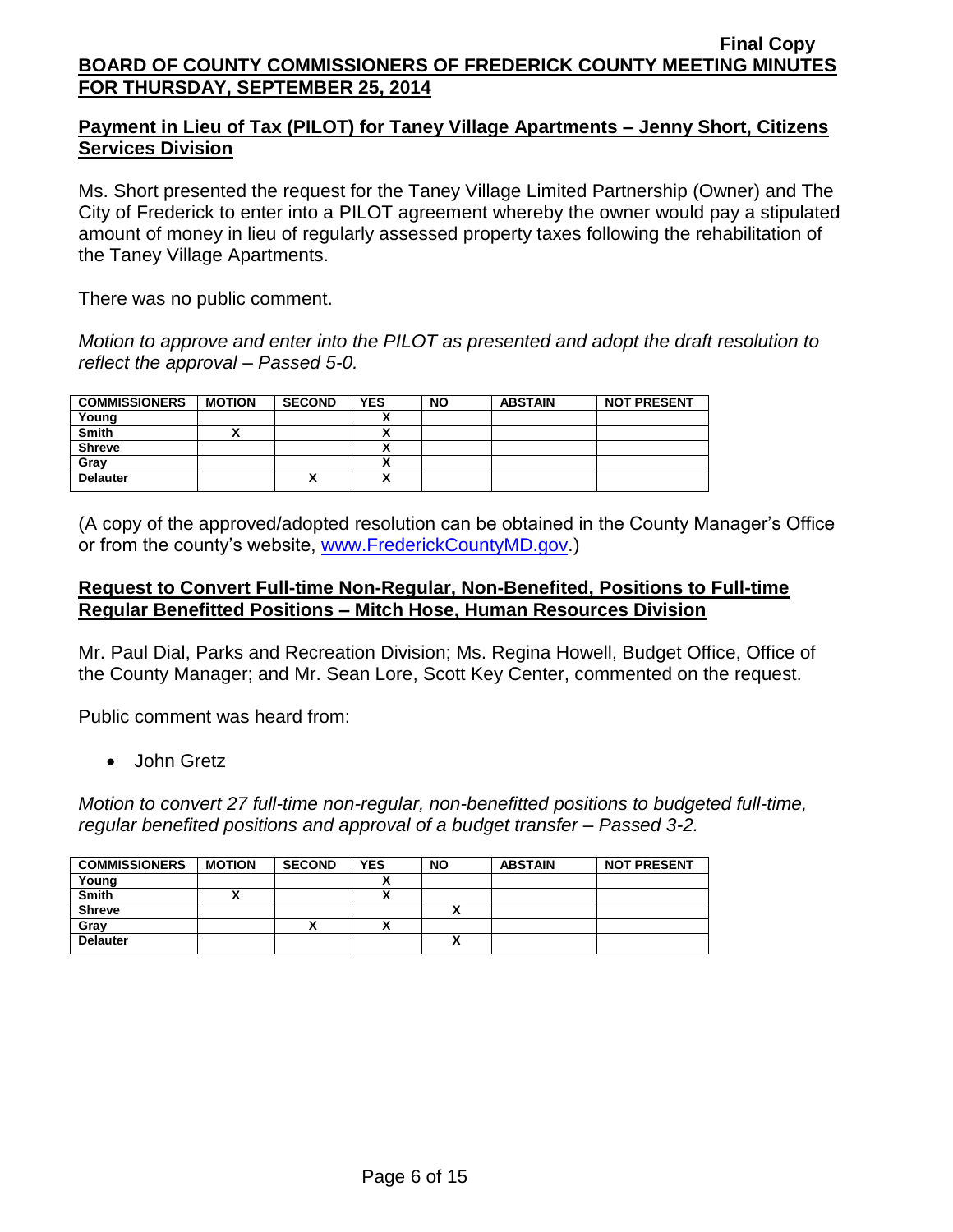### **ADMINISTRATIVE BUSINESS**

## **Bid Awards – Diane George, Finance Division**

Purchasing Memo #15-047 - Motorola Solutions Radio System Support and Maintenance (Sole Source) and Purchasing Memo #15-048 – Verizon Business Fiber-Optic Cable (Sole Source)

*Motion to approve Purchasing Memos #15-047 and #15-048 as presented – Passed 4-1.*

| <b>COMMISSIONERS</b> | <b>MOTION</b> | <b>SECOND</b> | <b>YES</b> | <b>NO</b> | <b>ABSTAIN</b> | <b>NOT PRESENT</b> |
|----------------------|---------------|---------------|------------|-----------|----------------|--------------------|
| Young                |               |               |            |           |                |                    |
| <b>Smith</b>         |               |               |            |           |                |                    |
| <b>Shreve</b>        |               |               |            |           |                |                    |
| Grav                 |               |               |            |           |                |                    |
| <b>Delauter</b>      |               |               |            |           |                |                    |

## **Americans with Disabilities Act (ADA) Compliance - State Highway Administration (SHA) Agreement and Transition Plan - Dave Olney, Public Works Division**

Mr. Olney noted that in response to a complaint by a citizen alleging that the county was not in compliance with applicable ADA standards and requirements, the SHA directed the county to comply with specific requirements of the ADA. The SHA also is requiring the county to execute an agreement that compels the county to comply with the requirements of the ADA on a specific schedule.

Mr. Chuck Nipe, Public Works Division, commented on the agreement.

Public comment was heard from:

• John Gretz

*Motion to approve the draft agreement and draft transition plan with final execution of the agreement occurring administratively at a later date – Passed 5-0.*

| <b>COMMISSIONERS</b> | <b>MOTION</b> | <b>SECOND</b> | <b>YES</b> | <b>NO</b> | <b>ABSTAIN</b> | <b>NOT PRESENT</b> |
|----------------------|---------------|---------------|------------|-----------|----------------|--------------------|
| Young                |               |               |            |           |                |                    |
| <b>Smith</b>         |               |               |            |           |                |                    |
| <b>Shreve</b>        |               |               | ~          |           |                |                    |
| Gray                 |               |               | ^          |           |                |                    |
| <b>Delauter</b>      |               |               | ^          |           |                |                    |

(Commissioner Delauter left the meeting.)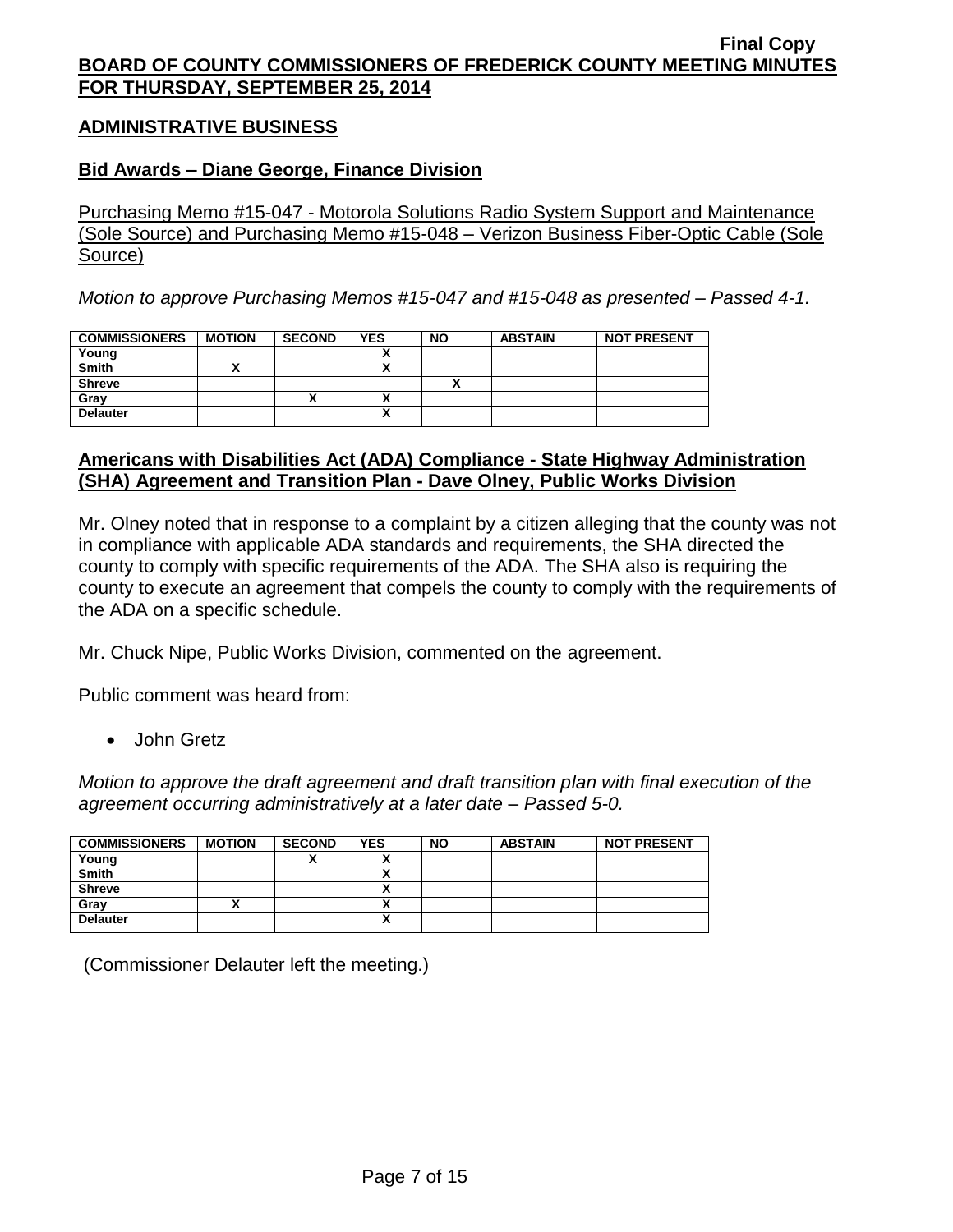# **Community Development Block Grant (CDBG) Required Resolutions/Plans – Pat Rosensteel, Citizens Services Division**

Ms. Short presented three (3) resolutions for the following plans: 1) Fair Housing/Equal Opportunity Plan 2) Section 3 Plan and 3) Minority Business Plan, that would enable the county to receive CDBG grant reimbursement funds of \$300,000 for the Washington County Human Development Council to purchase a property to provide an adult day care facility for disabled adults.

*Motion to approve and adopt the required Plan Resolutions – Passed 4-0.*

| <b>COMMISSIONERS</b> | <b>MOTION</b> | <b>SECOND</b> | <b>YES</b> | <b>NO</b> | <b>ABSTAIN</b> | <b>NOT PRESENT</b> |
|----------------------|---------------|---------------|------------|-----------|----------------|--------------------|
| Young                |               |               |            |           |                |                    |
| <b>Smith</b>         |               |               |            |           |                |                    |
| <b>Shreve</b>        |               | ́             |            |           |                |                    |
| Gray                 |               |               | A          |           |                |                    |
| <b>Delauter</b>      |               |               |            |           |                | $\mathbf{\Lambda}$ |

(Commissioner Young passed the gavel to Commissioner Smith and left the meeting.)

# **Amendment to the City/County Memorandum of Understanding (MOU) for Bus Shelter Advertising – Nancy Norris, Citizens Services Division**

Ms. Norris presented the proposed amended MOU for bus shelter advertising to add the options of advertising on bus stop benches and static digital copy signs in approved locations.

*Motion to approve an amended MOU between the City and the County for bus sheltering advertising as presented – Passed 3-0.*

| <b>COMMISSIONERS</b> | <b>MOTION</b> | <b>SECOND</b> | <b>YES</b> | <b>NO</b> | <b>ABSTAIN</b> | <b>NOT PRESENT</b> |
|----------------------|---------------|---------------|------------|-----------|----------------|--------------------|
| Young                |               |               |            |           |                |                    |
| <b>Smith</b>         |               |               |            |           |                |                    |
| <b>Shreve</b>        |               |               |            |           |                |                    |
| Gray                 |               | ́             |            |           |                |                    |
| <b>Delauter</b>      |               |               |            |           |                | Δ                  |

(Commissioner Young returned to the meeting and the gavel was passed back to him.)

## **Request for Public Hearing Regarding Carroll Manor Recreation Council (Rec Council) Request for Real Property Tax Credit – Diane Fox, Finance Division**

Ms. Fox and Mr. Chris Atwell, representing the Rec Council, commented on the request to authorize a real property tax credit for the 26.9 acres located in Adamstown which was donated by Alcoa. It was noted the current county taxes are \$1,138.44 for the property.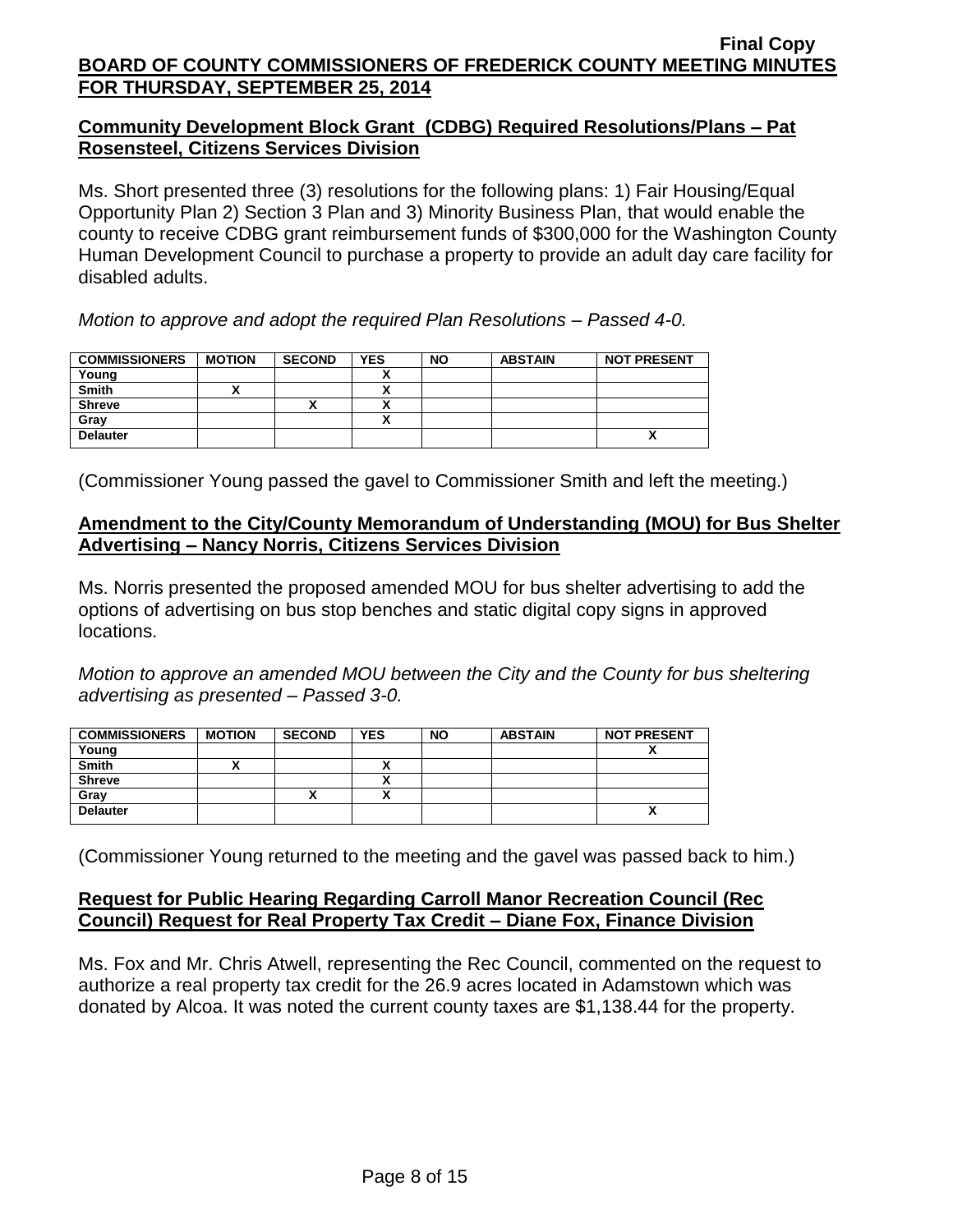*Motion to take to public hearing the request from Carroll Manor Recreation Council for a real property tax credit – Passed 5-0.*

| <b>COMMISSIONERS</b> | <b>MOTION</b> | <b>SECOND</b> | <b>YES</b> | <b>NO</b> | <b>ABSTAIN</b> | <b>NOT PRESENT</b> |
|----------------------|---------------|---------------|------------|-----------|----------------|--------------------|
| Young                |               |               |            |           |                |                    |
| <b>Smith</b>         |               |               |            |           |                |                    |
| <b>Shreve</b>        |               |               |            |           |                |                    |
| Grav                 |               | Λ             |            |           |                |                    |
| <b>Delauter</b>      |               |               |            |           |                |                    |
|                      |               |               |            |           |                |                    |

**Request for Public Hearing Regarding Frederick County Affordable Housing Land Trust Request for Real Property Tax Exemption – Kelly Hammond, Office of the County Manager**

Ms. Jenny Short, Citizens Services Division, and Mr. Ron Cramer, Affordable Housing Land Trust, commented on the request.

*Motion to take to public hearing the request from the Frederick County Affordable Housing Land Trust for a real property tax exemption – Passed 5-0.*

| <b>COMMISSIONERS</b> | <b>MOTION</b> | <b>SECOND</b>          | <b>YES</b> | <b>NO</b> | <b>ABSTAIN</b> | <b>NOT PRESENT</b> |
|----------------------|---------------|------------------------|------------|-----------|----------------|--------------------|
| Young                |               |                        |            |           |                |                    |
| <b>Smith</b>         |               |                        |            |           |                |                    |
| <b>Shreve</b>        |               |                        |            |           |                |                    |
| Gray                 |               |                        |            |           |                |                    |
| <b>Delauter</b>      |               | $\mathbf{\mathcal{L}}$ | ^          |           |                |                    |

(The Board adjourned the meeting at 12:30 p.m. for a lunch break.)

Commissioner Young reconvened a meeting of the Board of County Commissioners of Frederick County, Maryland, ("Board") for Thursday, September 25 at 1:30 p.m. Present were Commissioners C. Paul Smith*, Vice President;* Billy Shreve, David Gray and Kirby Delauter. Also present were Ms. Lori Depies, County Manager and Ms. Patti Morrow, Recording Secretary.

## **Development Rights and Responsibilities Agreement (#DRRA 14-005) Blentlinger Planned Unit Development (PUD) – Jim Gugel, Community Development Division**

*Motion to take through the public hearing process #DRRA 14-005 - Blentlinger PUD – Passed 4-1.*

| <b>COMMISSIONERS</b> | <b>MOTION</b> | <b>SECOND</b> | <b>YES</b> | <b>NO</b> | <b>ABSTAIN</b> | <b>NOT PRESENT</b> |
|----------------------|---------------|---------------|------------|-----------|----------------|--------------------|
| Young                |               |               |            |           |                |                    |
| <b>Smith</b>         |               |               |            |           |                |                    |
| <b>Shreve</b>        |               |               |            |           |                |                    |
| Gray                 |               |               |            |           |                |                    |
| <b>Delauter</b>      |               | Λ             |            |           |                |                    |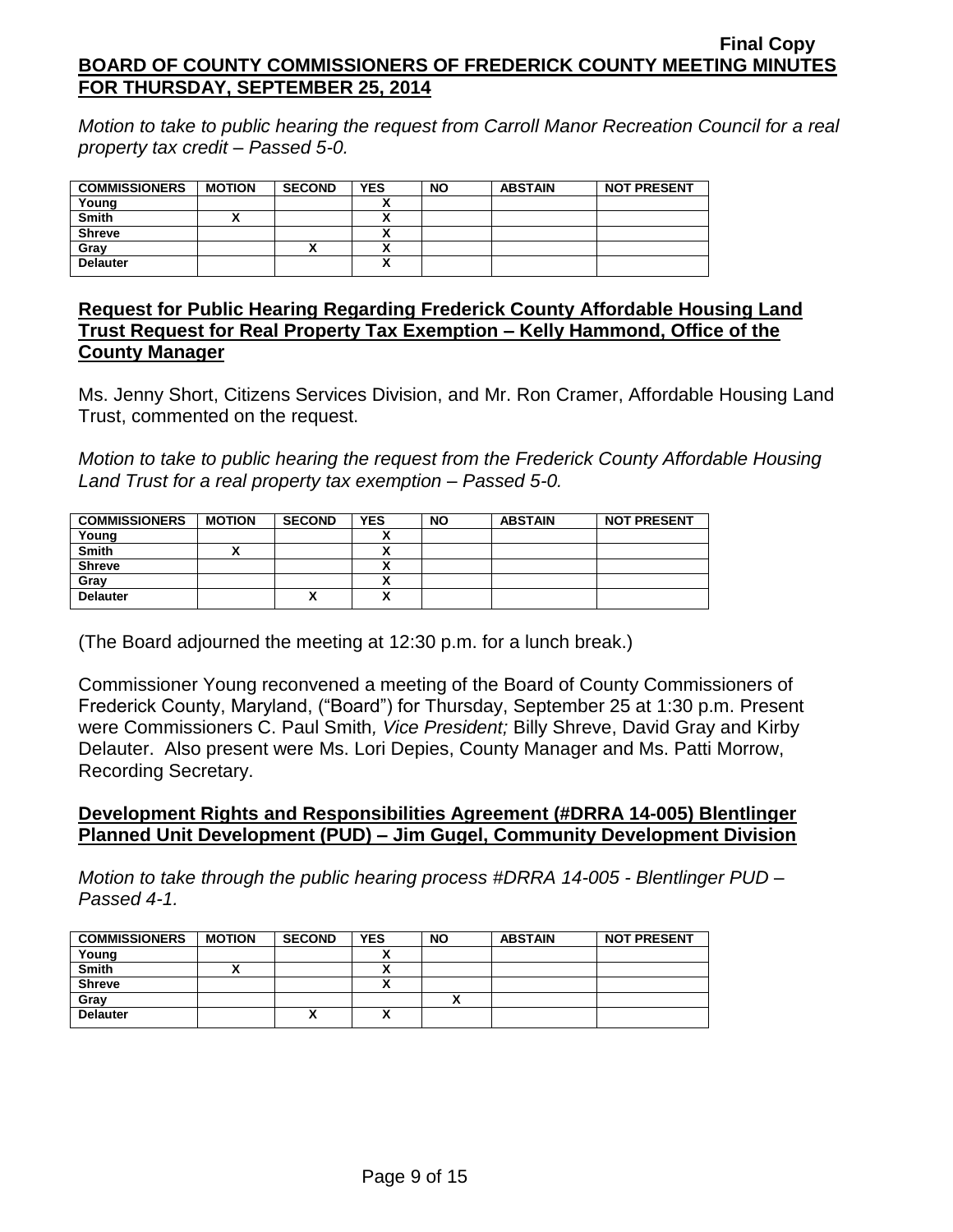## **Downtown Hotel and Conference Center Joint Resolution of Support (Frederick City/Frederick County) – Helen Propheter, Community Development Division**

Ms. Propheter, Mr. Richard Griffin, The City of Frederick and Mr. Earl Robbins, Downtown Hotel Advisory Committee, commented on the request for a joint resolution of support for the Downtown Hotel and Conference Center.

*Motion to approve and adopt the draft resolution of support as presented – Passed 5-0.*

| <b>COMMISSIONERS</b> | <b>MOTION</b> | <b>SECOND</b> | <b>YES</b> | <b>NO</b> | <b>ABSTAIN</b> | <b>NOT PRESENT</b> |
|----------------------|---------------|---------------|------------|-----------|----------------|--------------------|
| Young                |               |               |            |           |                |                    |
| <b>Smith</b>         |               |               |            |           |                |                    |
| <b>Shreve</b>        |               |               |            |           |                |                    |
| Gray                 |               |               |            |           |                |                    |
| <b>Delauter</b>      |               | Λ             | A          |           |                |                    |

## **Business Updates – Helen Propheter, Community Development Division**

Ms. Prophter presented the updates.

*No action taken as this item was informational.*

## **PUBLIC COMMENTS**

None.

## **QUESTIONS – PRESS**

None.

## **COMMISSIONER COMMENTS**

None.

## **CLOSED SESSION**

Maryland Annotated Code State Government Article § 10-508(a) (7) To consult with counsel to obtain legal advice on a legal matter; and (8) To consult with staff, consultants, or other individuals about pending or potential litigation.

**Topic** – To discuss with the county's attorneys and staff the legal and procedural issues involved with a request to assist with obtaining off-site easements for a development project.

**Topic** – To discuss with the county's attorneys and other staff the legal issues involved with the issuance of a state permit.

Maryland Annotated Code State Government Article § 10-508(a) (1) To discuss: (i) The appointment, employment, assignment, promotion, discipline, demotion, compensation, removal, resignation, or performance evaluation of appointees, employees, or officials over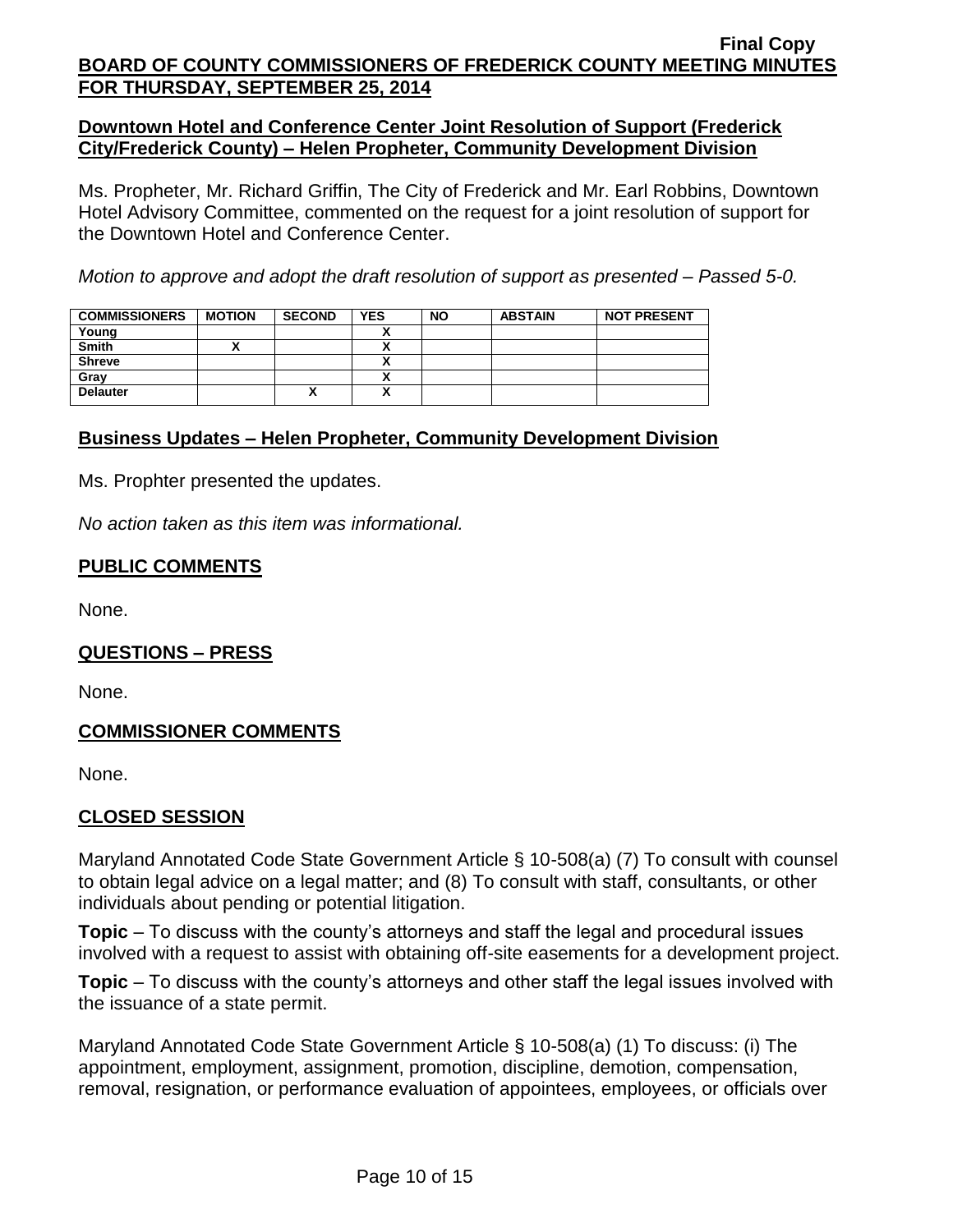whom it has jurisdiction; or (ii) Any other personnel matter that affects one or more specific individuals; and (7) To consult with counsel to obtain legal advice on a legal matter.

**Topic** – To discuss with the county's attorneys the handling of a personnel appeal filed by individual county employees.

*Motion to go into closed session – Passed 5-0.*

| <b>COMMISSIONERS</b> | <b>MOTION</b> | <b>SECOND</b> | <b>YES</b> | <b>NO</b> | <b>ABSTAIN</b> | <b>NOT PRESENT</b> |
|----------------------|---------------|---------------|------------|-----------|----------------|--------------------|
| Young                |               |               |            |           |                |                    |
| <b>Smith</b>         |               |               |            |           |                |                    |
| <b>Shreve</b>        |               |               |            |           |                |                    |
| Gray                 |               | "             |            |           |                |                    |
| <b>Delauter</b>      |               |               | A          |           |                |                    |

After the vote was taken to go into closed session, it was noted the third closed session item pertaining to (1) To discuss: (i) The appointment, employment, assignment, promotion, discipline, demotion, compensation, removal, resignation, or performance evaluation of appointees, employees, or officials over whom it has jurisdiction; or (ii) Any other personnel matter that affects one or more specific individuals; and (7) To consult with counsel to obtain legal advice on a legal matter (discuss with the county's attorneys the handling of a personnel appeal filed by individual county employees) no longer needed to be discussed during the closed session.

# **ADJOURN**

The meeting adjourned at 2:25 p.m.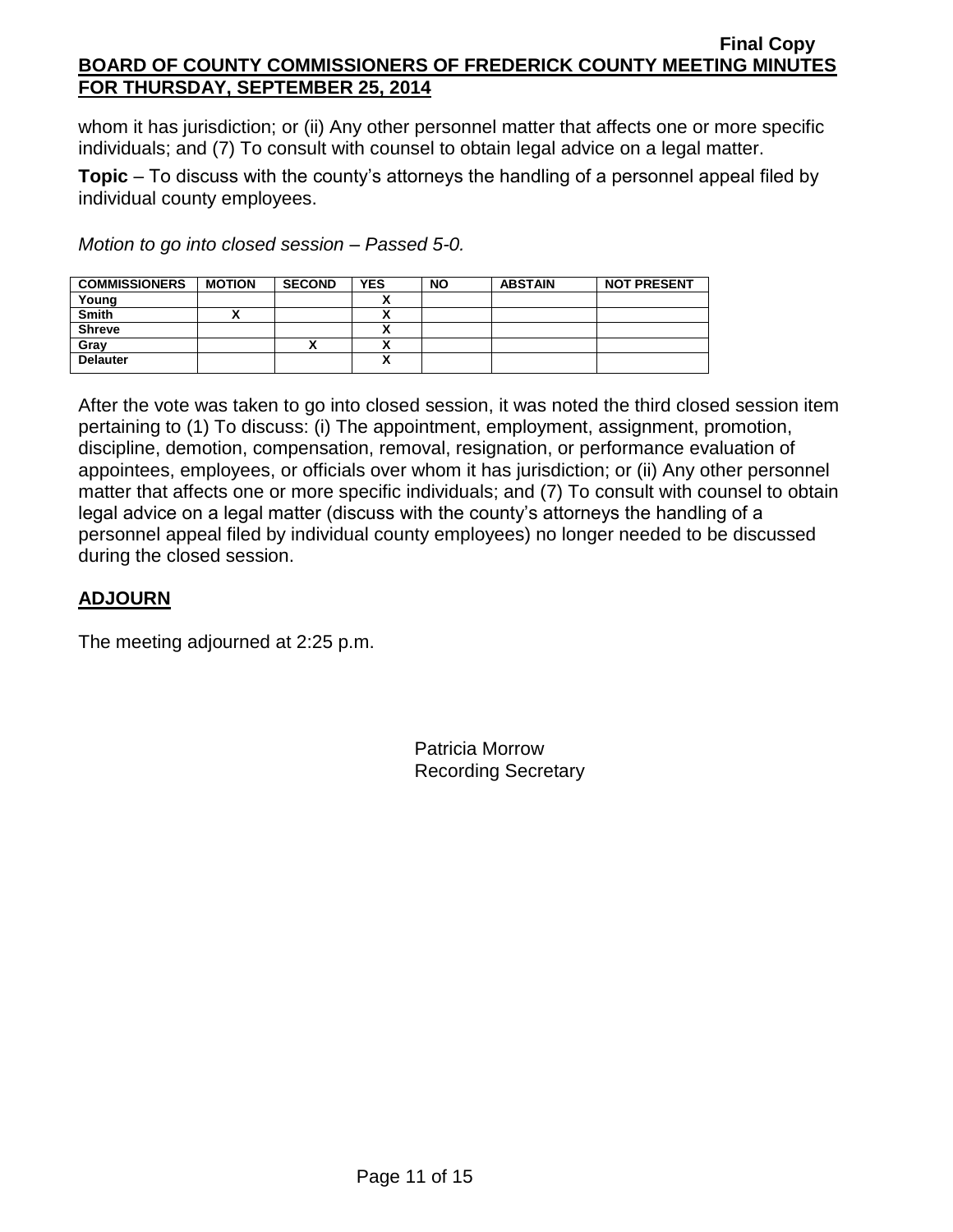# **FORM OF STATEMENT FOR CLOSING THE MEETING OF THURSDAY, SEPTEMBER 25, 2014**

# **STATUTORY AUTHORITY TO CLOSE SESSION**

### **State Government Article §10-508(a):**

(7) To consult with counsel to obtain legal advice on a legal matter; and (8) To consult with staff, consultants, or other individuals about pending or potential litigation.

### **Motion:**

Upon a motion by Commissioner Smith, seconded by Commissioner Gray, the Board voted 5-0 to go into closed session in accordance with Maryland Annotated Code State Government Article §10-508(a) (7) To consult with counsel to obtain legal advice on a legal matter; and (8) To consult with staff, consultants, or other individuals about pending or potential litigation.

### **Time and Location:**

2:30 p.m. – Third Floor Meeting Room, Winchester Hall

## **Topic to be Discussed:**

To discuss with the county's attorneys and staff the legal and procedural issues involved with a request to assist with obtaining off-site easements for a development project.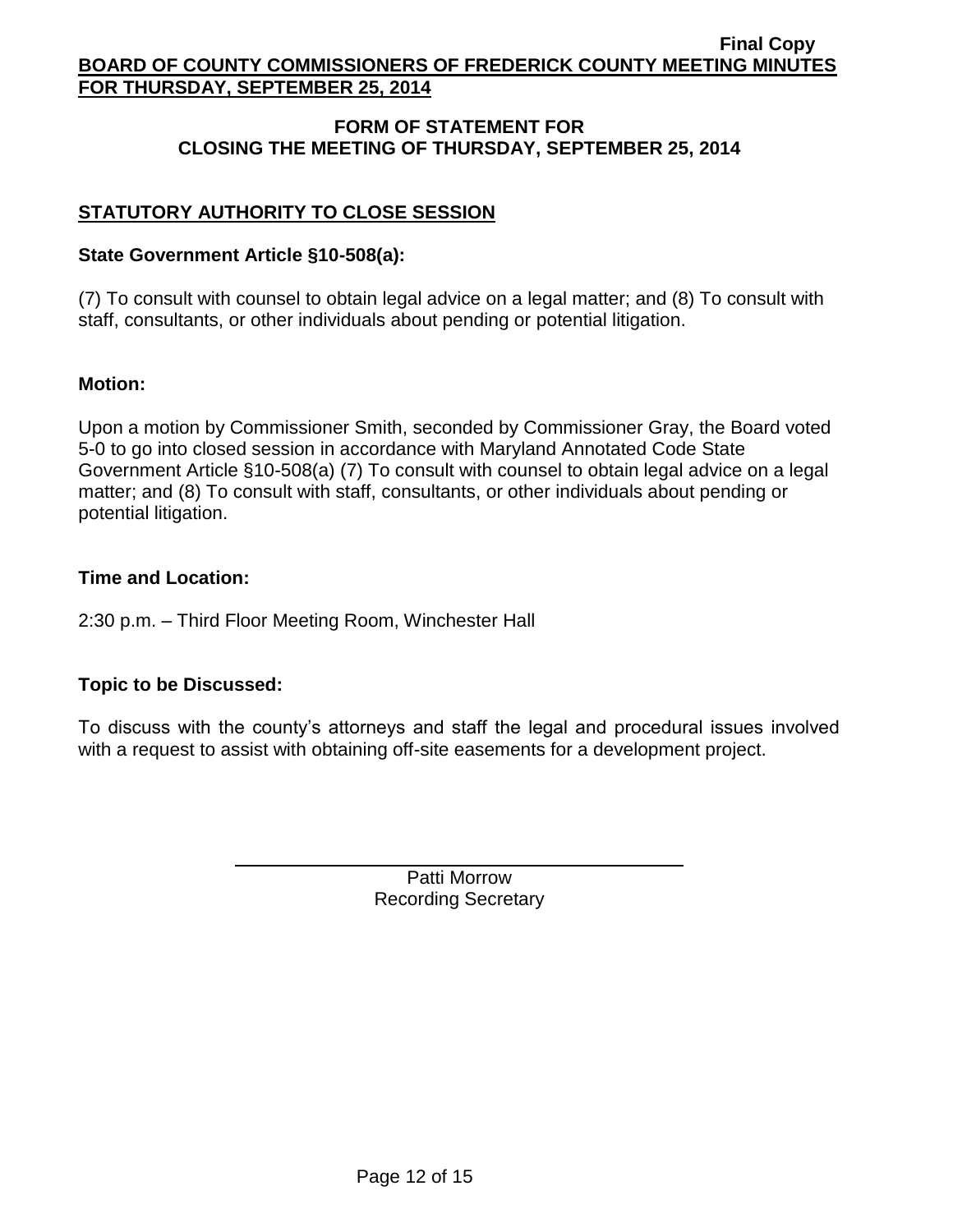#### **FORM OF STATEMENT FOR MINUTES OF NEXT OPEN MEETING ON THURSDAY, OCTOBER 9, 2014, FOLLOWING THE CLOSED MEETING OF THURSDAY, SEPTEMBER 25, 2014**

# **STATUTORY AUTHORITY TO CLOSE SESSION**

### **State Government Article §10-508(a):**

(7) To consult with counsel to obtain legal advice on a legal matter; and (8) To consult with staff, consultants, or other individuals about pending or potential litigation.

### **Motion:**

Upon a motion by Commissioner Smith, seconded by Commissioner Gray, the Board voted 5-0 to go into closed session in accordance with Maryland Annotated Code State Government Article §10-508(a) (7) To consult with counsel to obtain legal advice on a legal matter; and (8) To consult with staff, consultants, or other individuals about pending or potential litigation.

### **Time and Location:**

2:30 p.m. – Third Floor Meeting Room, Winchester Hall

#### **Others in Attendance:**

J. Mathias, K. Mitchell, B. Ramacciotti, K. Demosky and R. Santangelo,

## **Topic Discussed:**

To discuss with the county's attorneys and staff the legal and procedural issues involved with a request to assist with obtaining off-site easements for a development project.

#### **Action Taken:**

Staff was provided direction regarding the request to assist with obtaining off-site easements for a development project.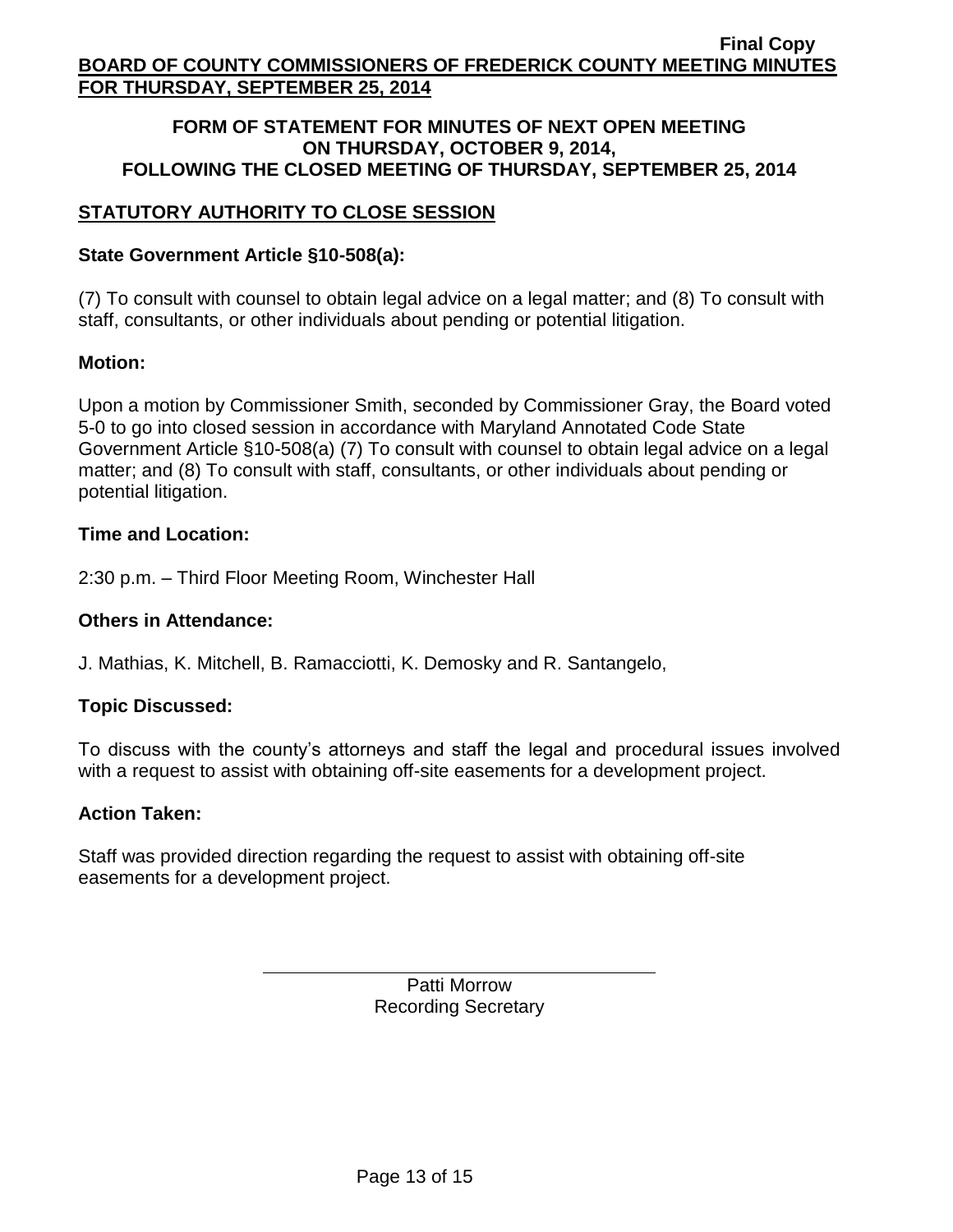# **FORM OF STATEMENT FOR CLOSING THE MEETING OF THURSDAY, SEPTEMBER 25, 2014**

# **STATUTORY AUTHORITY TO CLOSE SESSION**

### **State Government Article §10-508(a):**

(7) To consult with counsel to obtain legal advice on a legal matter; and (8) To consult with staff, consultants, or other individuals about pending or potential litigation.

### **Motion:**

Upon a motion by Commissioner Smith, seconded by Commissioner Gray, the Board voted 5-0 to go into closed session in accordance with Maryland Annotated Code State Government Article §10-508(a) (7) To consult with counsel to obtain legal advice on a legal matter; and (8) To consult with staff, consultants, or other individuals about pending or potential litigation.

### **Time and Location:**

2:30 p.m. – Third Floor Meeting Room, Winchester Hall

## **Topic to be Discussed:**

To discuss with the county's attorneys and other staff the legal issues involved with the issuance of a state permit.